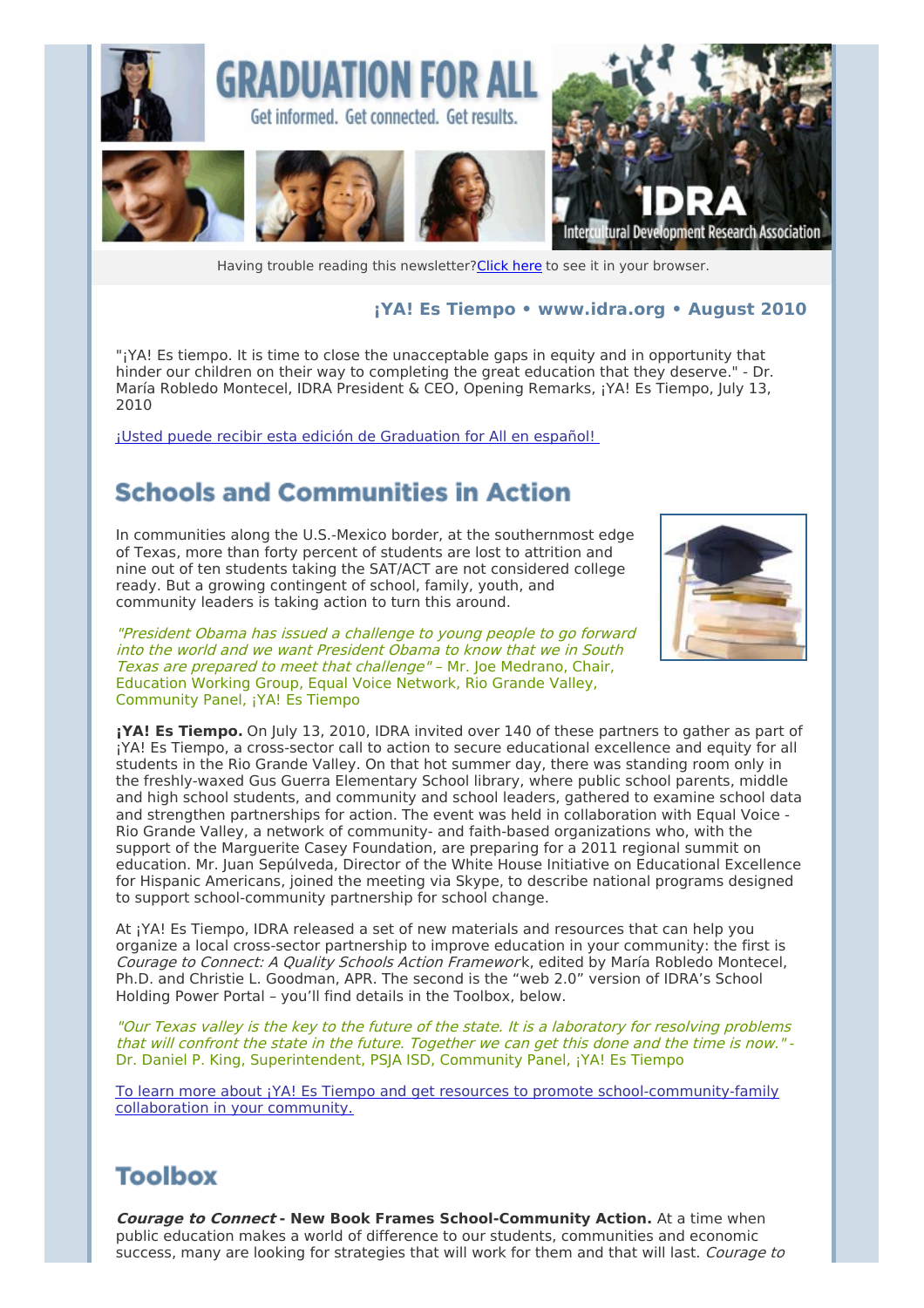Connect: A Quality Schools Action Framework shows how communities and schools can work together to strengthen their capacity to be successful with all of their students.

To learn more or to order a [copy.](http://idra.createsend1.com/t/r/l/cirjlk/l/j)

For a selection of podcasts on the Quality Schools Action Framework from IDRA's [award-winning](http://idra.createsend1.com/t/r/l/cirjlk/l/t) Classnotes podcast series

**School-Community Data Portal "2.0.**" Community, family and school leaders need high quality, accessible data to assess how schools are doing and develop a plan to improve them. This updated IDRA data portal provides key data for all Texas school districts. Data includes: attrition rates by campus, outcomes on ACT/SAT tests, college-sending rates, and teacher certification rates.



Designed around IDRA's Quality Schools Action Framework, the portal also provides key questions to promote community conversations and a framework that local, cross-sector partners can use to develop and assess action plans. With 2.0 interactivity, the portal allows visitors to keep a "my schools" portfolio, conduct surveys and share results with local partners and policymakers.

Visit the portal online in English and Spanish. [www.idra.org/portal/](http://idra.createsend1.com/t/r/l/cirjlk/l/i) (English) [www.idra.org/portalsp/](http://idra.createsend1.com/t/r/l/cirjlk/l/d) (Spanish)

**New Book: Community Organizing for Stronger Schools (Mediratta et al., Harvard Education Press) shares findings from a six-year national study on how community organizing effects education.** "Across the sites in our study," the authors report, "we found strong and consistent evidence that effective community organizing efforts are helping to increase equity within school districts, build new forms of capacity in schools, and improve student educational outcomes."

To learn more about how [communities](http://idra.createsend1.com/t/r/l/cirjlk/l/h) in the eight study sites led efforts to improve educational access, quality and equity.

**Pathways to Respecting American Indian Civil Rights and Community Engagement**. A new series on Community Engagement for Educators was shared by IDRA's South Central Collaborative for Equity at Pathways to Respecting American Indian Civil Rights this month. Designed as an exchange of information among American Indians, Pueblo, and Tribal entities, federal agencies, and educational and other service providers, the conference took place August 10 - 11 in Albuquerque. The event, hosted by the U.S. Department of Education, Office of Civil Rights, Denver and Kansas City Offices and the Equity Assistance Centers for Regions 6,7,8,9 also honored the vision and work of Wilma Mankiller.

To learn more about the life and legacy of Wilma Pearl [Mankiller.](http://idra.createsend1.com/t/r/l/cirjlk/l/k) For more information on the [conference.](http://idra.createsend1.com/t/r/l/cirjlk/l/u) For more information or to order the [Engagement](http://idra.createsend1.com/t/r/l/cirjlk/l/o) Series for Educators.

To visit the IDRA South Central [Collaborative](http://idra.createsend1.com/t/r/l/cirjlk/l/b) for Equity, funded by the U.S. Department of Education, and learn more about its work in Arkansas, Louisiana, New Mexico, Oklahoma and Texas.

**School Opening Alert - Defend the Right of All Students.** In 1982, the U.S. Supreme Court ruled in Plyler vs. Doe that children of undocumented workers have the same right to attend public primary and secondary schools as do U.S. citizens and permanent residents. Each year, IDRA publishes the School Opening Alert (developed by the National Coalition of Advocates for Students) to help you defend the educational rights of all children.

To [download,](http://idra.createsend1.com/t/r/l/cirjlk/l/n) copy and print the School Opening Alert.

## **Youth Voices**

"I'm not really here to talk about me because I am one of those students that graduated from high school...I'm here because our dropout rates here in the Valley are really high. There are a lot of dropouts. It's not hard for me to put myself in their shoes." - Ms. Sylvia Gabriela Tovar, Donna High School graduate, 2010, Community Panel, ¡YA! Es Tiempo

The Intercultural [Development](http://idra.createsend1.com/t/r/l/cirjlk/l/p) Research Association is an independent, private non-profit organization whose mission is to create schools that work for all children.

**Let us hear from you!** Have a story of school-community partnership that's raising